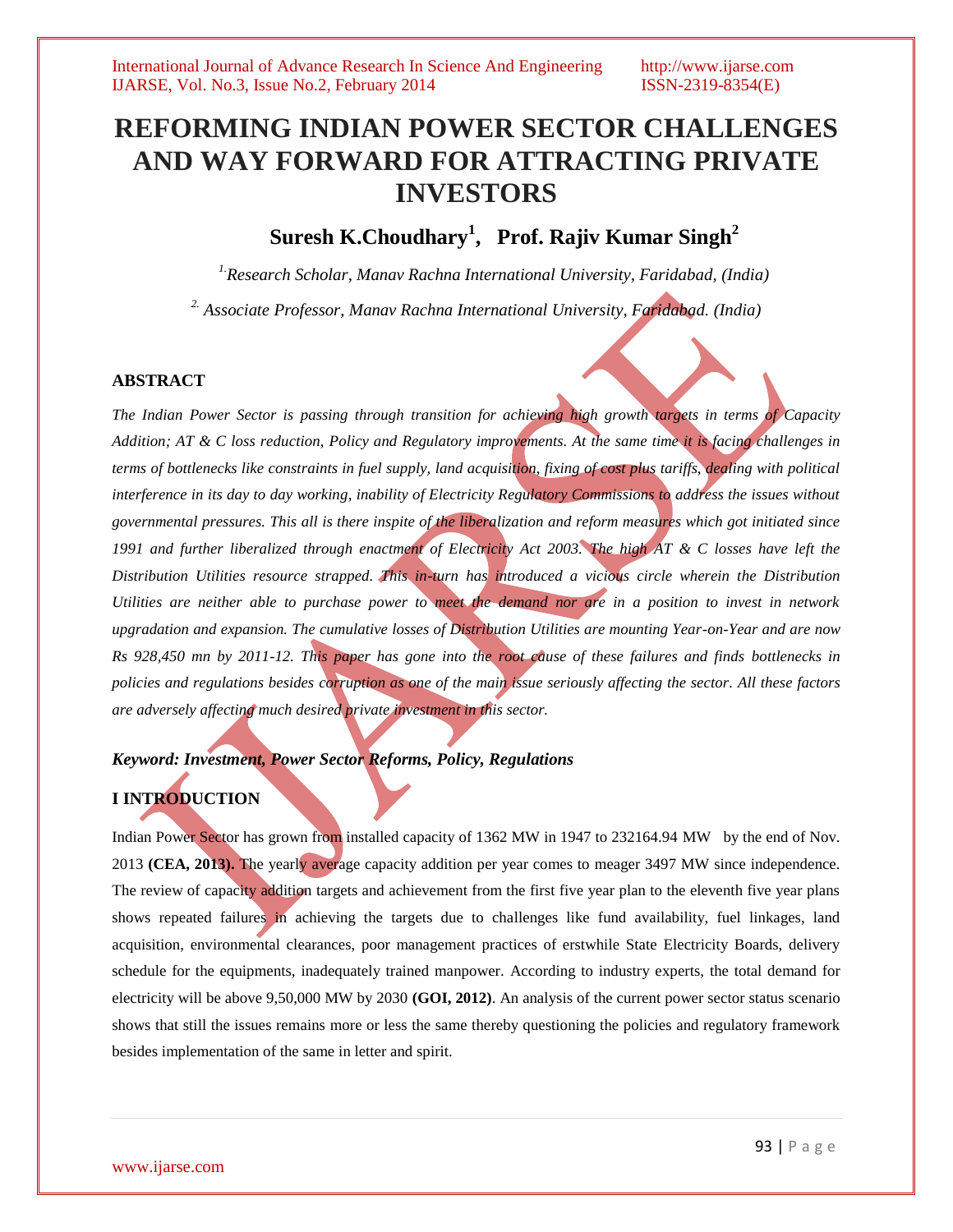### **II PLAN WISE GROWTH IN INSTALLED GENERATION CAPACITY**

An analysis of different five year plan capacity targets slippages identifies the factors as delay in the placement of orders for main plant equipment, delay and non-sequential supply of material for main plant and Balance of Plant, slow progress of civil works, contractual disputes between project developer and contractor and their sub-vendors / sub-contractors, poor geology, delay in land acquisition, environmental concern, shortage of manpower, law and order problems and difficult climate conditions.



Fuel availability has emerged as the biggest risk faced by Thermal Power Projects in India. Coal production has not kept pace with Power capacity addition in the current Plan and developers have been forced to import coal at a time when international coal prices have shot up. Lack of clarity on financing this extra cost as well as added transport costs for plants in the interior have led to uncertainty and reduced investments in Power.

Environmental Clearance and Natural Calamities-Environmental and forest clearances are critical statutory permissions to be obtained before implementing coal projects. The other reasons for the shortfall in production in the Eleventh Plan relate to land acquisition and related R&R issues as well as law and order problems. India always remained prone to Natural Disaster. Most of the states suffer from floods and drought every year. This is also one of the reasons for delay. Environmental issues have become a great concern with the Globalization of the Power Sector.

### **III ATTRACTING PRIVATE INVESTMENT (GOI, 2013)**

As per Planning Commission, the capacity addition of 88,537 MW has been planned from conventional sources for the 12th Five Year Plan on an all India basis. With this capacity addition, the projected demand for the power is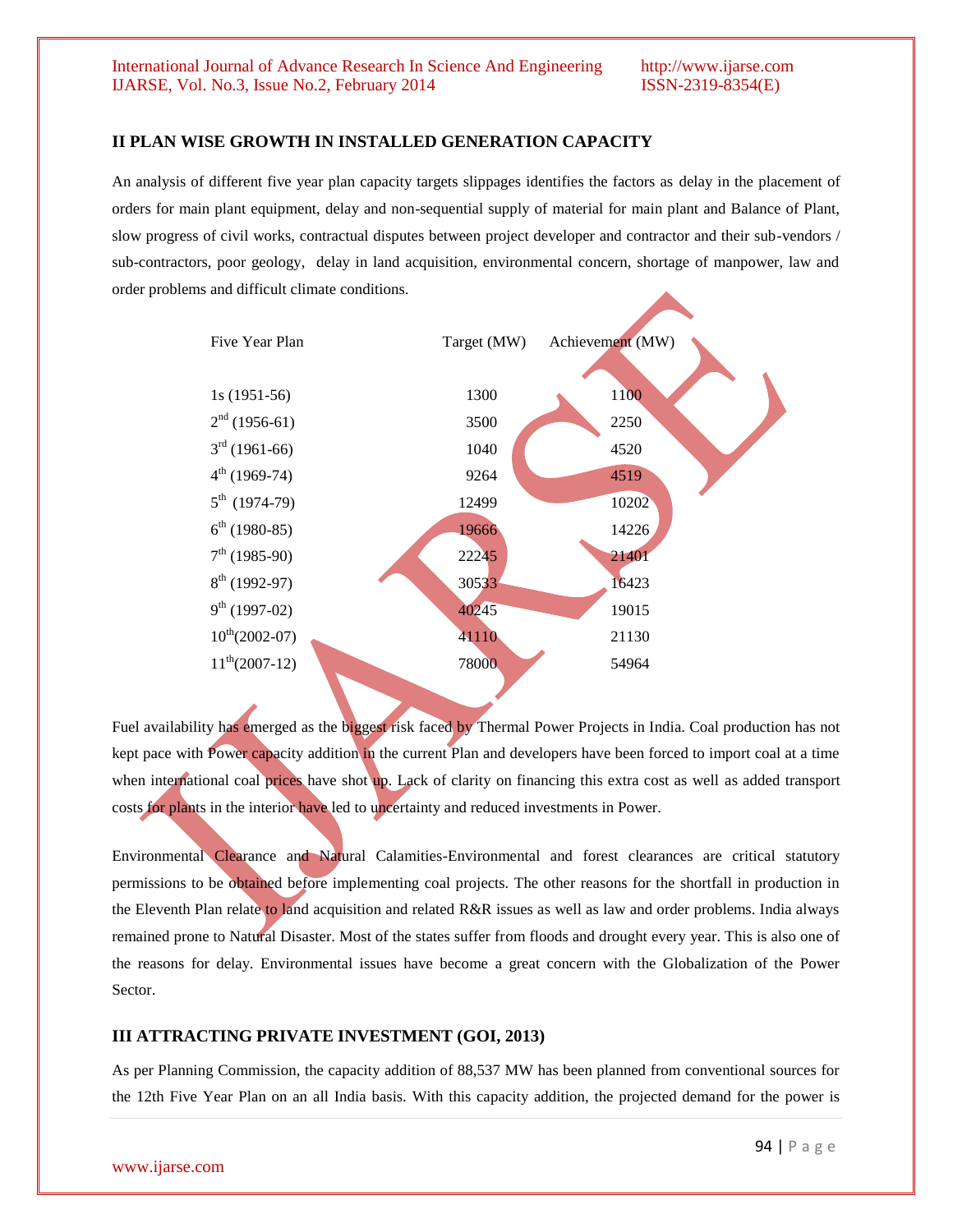likely to be fully met by the terminal year of the 12th Plan (2016-17).This involves an investment of an amount of Rs. 15016660 mn (at current price level) for Electricity Generation from conventional sources. This level of investment is not possible without the active participation of the private investors. There is a need to create an enabling environment for attracting the private investors. Normally privatization is resorted to by different economies for different reasons such as resource mobilisation, introducing efficiency by promoting competition and for achieving commercial orientation **(V.Ranganathan, 1996)**. The following are the various factors adversely affecting the private investors:

### **3.1 Labour Issues**

A commonly heard complaint from domestic as well as foreign investors is that labour markets are unduly rigid **(Ahulwalia, 1994).** Indian labour laws provide a high degree of protection to labour with retrenchment of labour and closure of an unviable unit requiring prior permission of the State Government for units employing more than 100 workers. Such permission is not always granted and this leads to the complaint that Indian firms lack the flexibility they need to adapt to changed economic circumstances. Spokesmen of domestic industry, and also foreign investors, make the point that firms must have the ability to retrench labour and to close down unviable units if necessary or else they will not be able to compete effectively with the rest of the world in a more open economy. This flexibility is also relevant if old firms, with a hangover of excess labour, have to compete with new firms without this burden.

### **3.2 Corruption**

Corruption lowers private investment, thereby reducing economic growth, even in subsamples of countries in which bureaucratic regulations are very cumbersome **(Mauro, 1995)**. The negative association between corruption and investment, as well as growth is significant both in a statistical and in an economic sense. Countries with low credibility; high corruption and political instability have lower overall investment rates **(Weder, 1999).**

### **3.3 Public Control**

Since 1991, the power sector in India has been undergoing a series of changes which typically consist of three components: (1) unbundling and privatization of state-owned integrated utilities, (2) creation of independent regulatory commissions with wide- ranging powers and (3) move towards bulk competition **(Shantanu Dixit, 2001)**. A heated debate is going on about the pros and cons of reforms as well as the extent of feasible or desirable privatisation and competition. Our analysis suggests that the root cause of the power sector crisis is the lack of public control over the three critical governing processes in the sector, viz., policy and decision making, execution of the decisions made and regulation of this execution. This lack of public control arises from inadequacy and breakdown of mechanisms for ensuring transparency, accountability and public participation (TAP). This result in irrational decisions and lax implementation and regulation, leading to grotesque inefficiencies such as large transmission and distribution losses (including theft of power), unsustainable burden of high-cost independent power producers (IPPs) and highly-skewed tariff structure. Unfortunately, this fundamental malady- lack of public control -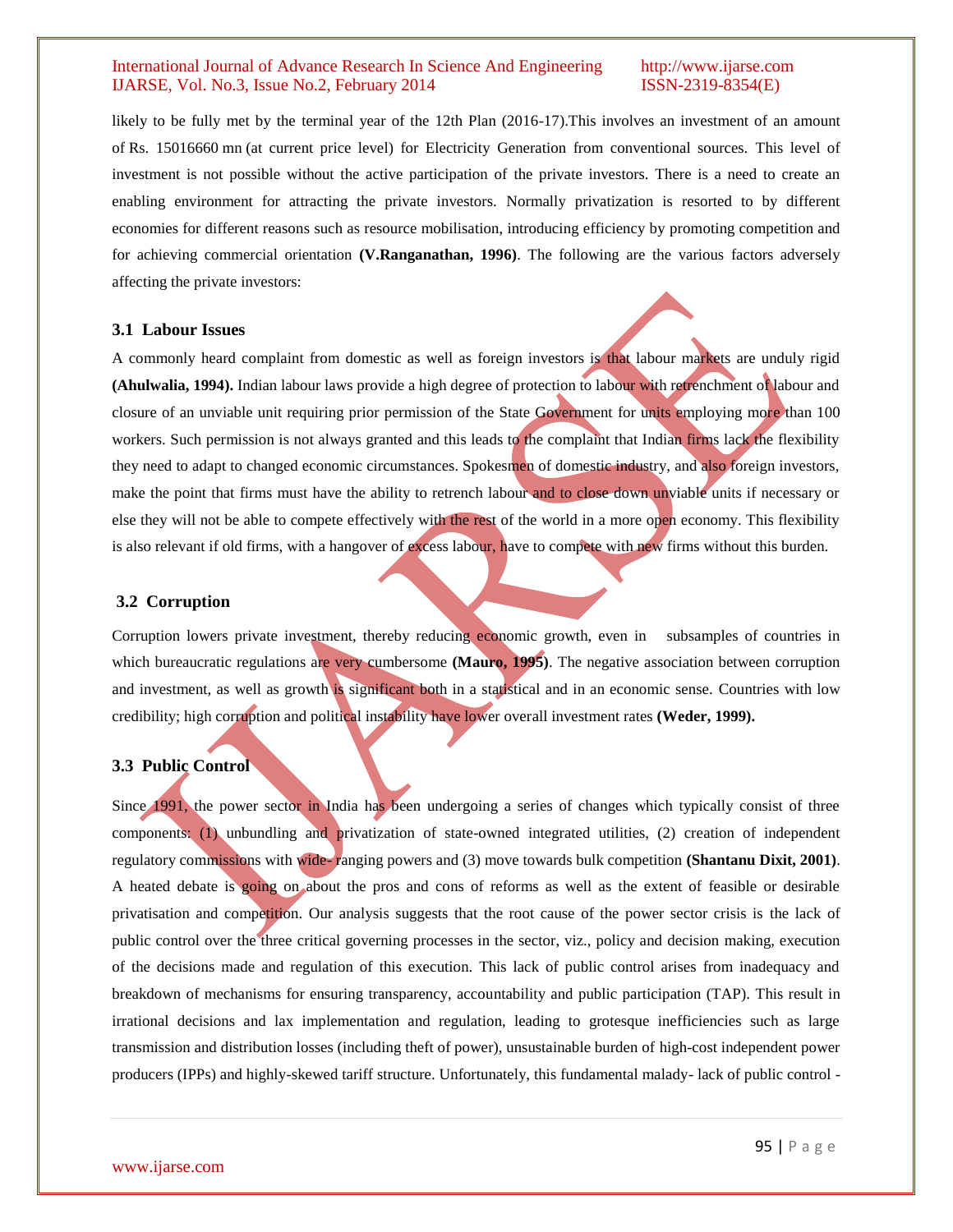underlying the power sector crisis continues to remain neglected. Regulators have to be accountable to public opinion **(S.L.Rao, 2004).**

### **3.4 Distribution Losses**

A high level panel on Financial Position of Distribution Utilities constituted by the Planning Commission in July 2010 under the chairmanship of Mr. V.K.Shunglu former Auditor General of India has submitted its report in December 2011 and has stated that Electricity Act 2003 was enacted envisaging separation of generation transmission & distribution but it remained only in form and not in substance **(GOI, 2013)**. The ownership, the maintenance, the financial well being and the cash flow in particular are so inherited that it cannot be said that there is separation in any real sense of the word across all states. The inefficiencies of generation and transmission are passed on at cost plus basis to the distribution companies which have no choice but to procure power from state generating companies through transmission line for the purpose of distribution. The open access in the broadest sense remains a dead word. There is a growing recognition that the right end of privatisation in the electricity sector is the distribution side of the industry **(Shahi, 2005).**

### **3.5 Lack of FDI Flow**

Total FDI inflows from all countries for the period April 2000 to July 2013 is US \$ 200,457 million out of which the share of Power Sector is US \$ 8,043 million i.e. 4 % against 19% for Service Sector, 11% for Real Estate Sector, 6% for Telecommunication,6% for Computer Hardware & Software and 4% for Automobile Industry. This shows less attractiveness of the Power Sector to private investors **(GOI 2013).**

### **IV STUDY OF THE EXISTING POLICIES**

A survey was conducted targeting all types of stackholders of the Indian Power Sector to find out whether the existing policies and regulations governing the power sector inspire investor confidence with the following results:

| Valid          | 246    |
|----------------|--------|
| Missing        | 4      |
| Mean           | 4.2358 |
|                |        |
| Std. Deviation | .96959 |

### **Table 4.1 Corruption at various stages affects the confidence of Investors adversely**

Corruption at various stages of project sanctions, execution and implementation adversely affects confidence of investors. Corruption not only delays the various activities but also disturbs the mindset of the professionals involved in the work.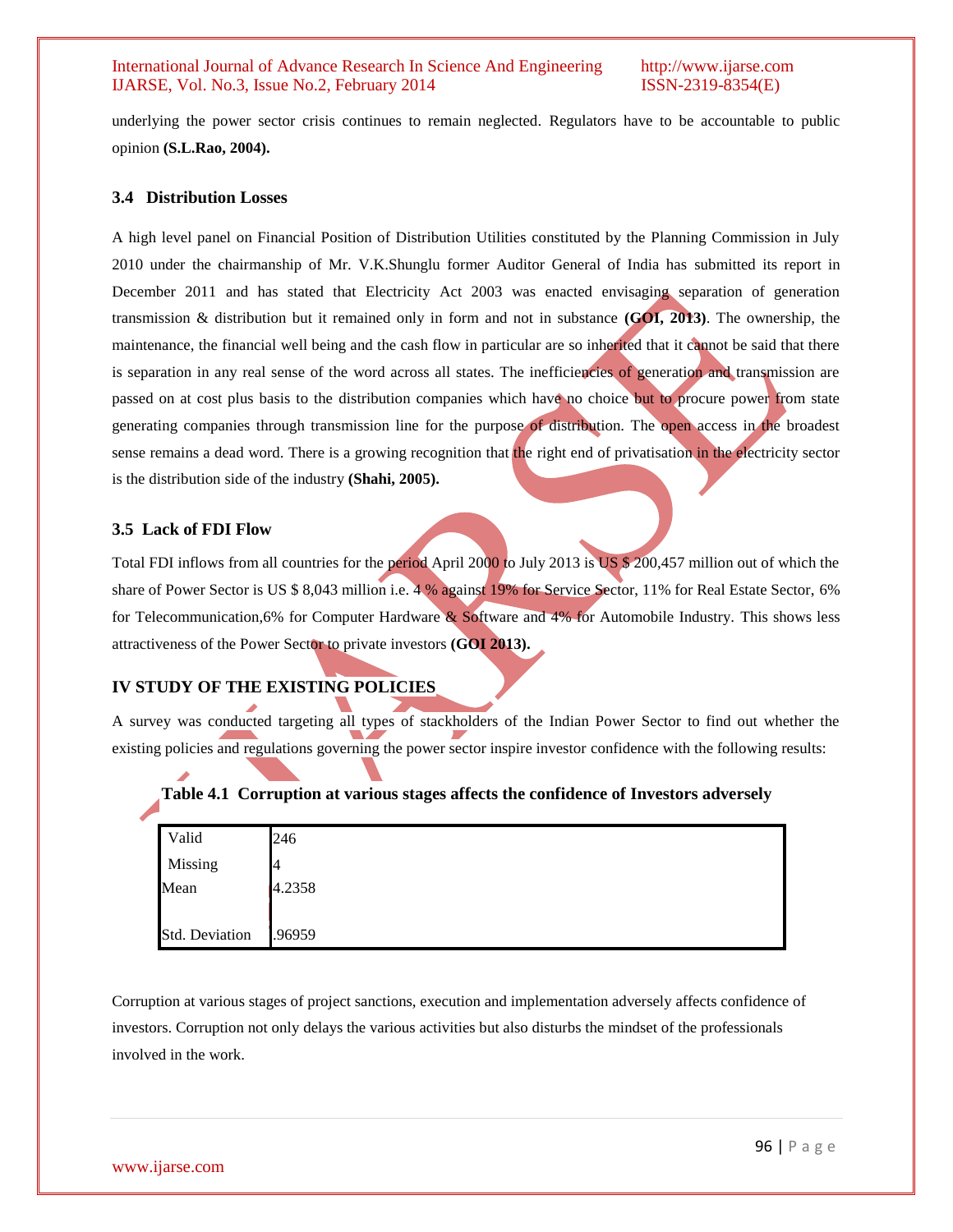|         |                          | Frequency | Percent | Valid Percent | <b>Cumulative Percent</b> |
|---------|--------------------------|-----------|---------|---------------|---------------------------|
| Valid   | <b>Strongly Disagree</b> | 6         | 2.4     | 2.4           | 2.4                       |
|         | Disagree                 | 12        | 4.8     | 4.9           | 7.3                       |
|         | Can't say                | 21        | 8.4     | 8.5           | 15.9                      |
|         | Agree                    | 86        | 34.4    | 35.0          | 50.8                      |
|         | <b>Strongly Agree</b>    | 121       | 48.4    | 49.2          | 100.0                     |
|         | Total                    | 246       | 98.4    | 100.0         |                           |
| Missing | System                   | 4         | 1.6     |               |                           |
| Total   |                          | 250       | 100.0   |               |                           |

### **Table 4.2 Corruption at various stages affects the confidence of Investors adversely**



**Table 4.3 Statistics Existing policies for setting up Thermal Power Plant inspire investors' confidence**

| Valid          | 249     |
|----------------|---------|
| Missing        |         |
| Mean           | 2.6747  |
| Std. Deviation | 1.07885 |

### **Table 4.4 Existing policies for setting up Thermal Power Plant inspire investors' confidence**

|       |                      | Frequen<br>$\mathbf{C}^{\mathbf{V}}$ | Percent | <b>Valid Percent</b> | <b>Cumulative Percent</b> |
|-------|----------------------|--------------------------------------|---------|----------------------|---------------------------|
| Valid | Strongly<br>Disagree | 37                                   | 14.8    | 14.9                 | 14.9                      |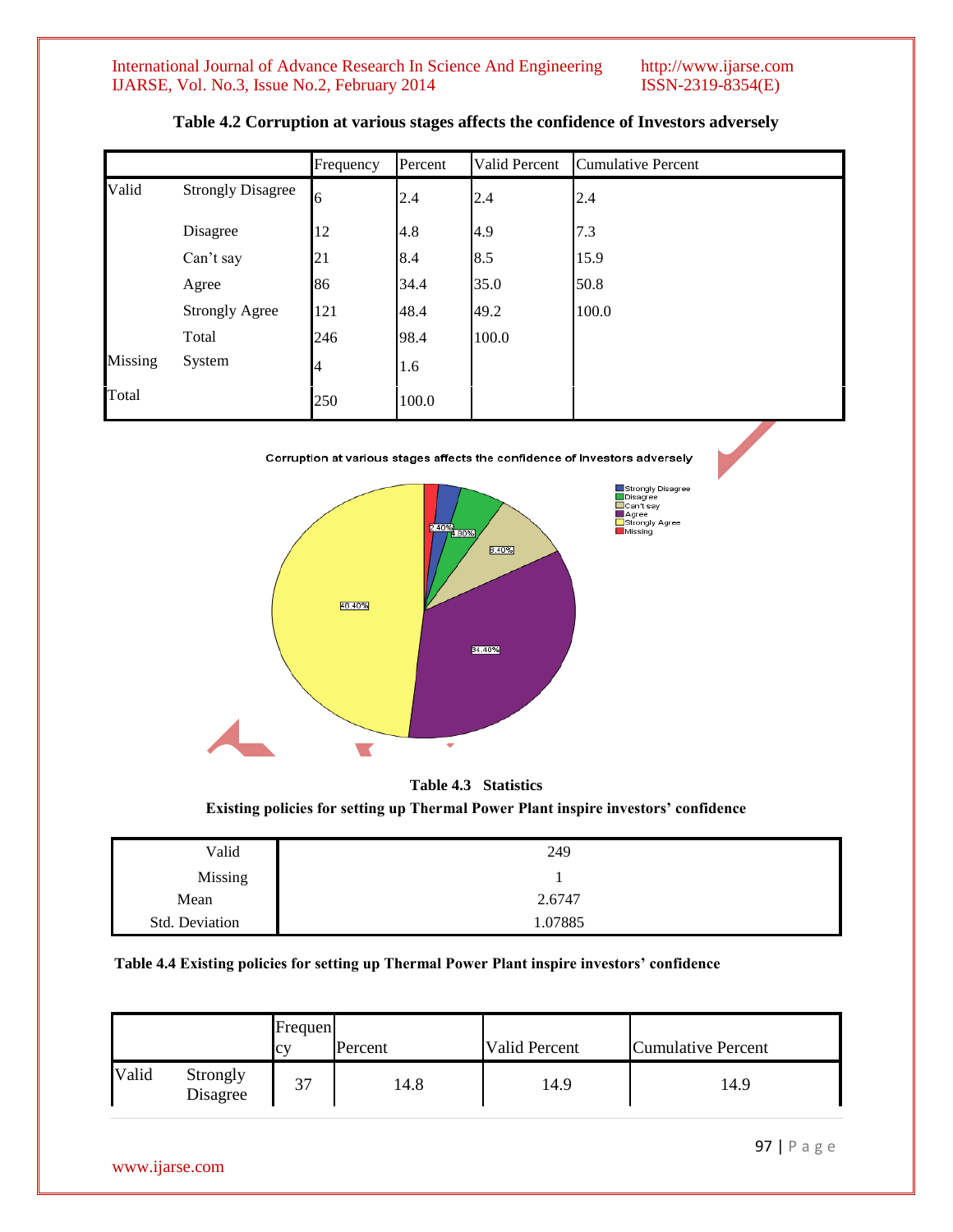| Total   |                   | 250 | 100.0     |       |       |
|---------|-------------------|-----|-----------|-------|-------|
| Missing | System            | 1   | $\cdot$ 4 |       |       |
|         | Total             | 249 | 99.6      | 100.0 |       |
|         | Strongly<br>Agree | 9   | 3.6       | 3.6   | 100.0 |
|         | Agree             | 53  | 21.2      | 21.3  | 96.4  |
|         | Can't say         | 72  | 28.8      | 28.9  | 75.1  |
|         | Disagree          | 78  | 31.2      | 31.3  | 46.2  |

46% respondents have agreed that existing policies do not inspire investors' confidence against 24.8 % supporting the existing policies. Therefore there is need to update the existing policies governing the electricity sector for 71.6 % respondents have agreed that electricity distribution sector performance is required to be improved for attracting the investors. High Aggregate Technical and Commercial losses causes' revenue loss to the distribution companies resulting in their inabilities to pay their dues to generating companies. This undermines the investors' confidence. Electricity Distribution companies in states owe Rs 2 Trillion to banks and other financial institutions. Financial restructuring is being done now on Govt. initiatives. Distribution losses are still in the range of 27% on all India basis in spite of Govt. efforts from the last 10 years to bring it down to 15%.

### Existing policies for setting up Thermal Power Plant inspire investors'<br>confidence



**Table 4.5 Statistics Commercial viability of Indian Electricity Distribution sector is deterrent to private investors due to high AT& C losses**

| IN<br>Valid    | 247    |
|----------------|--------|
| Missing        |        |
| Mean           | 3.9190 |
| Std. Deviation | .98025 |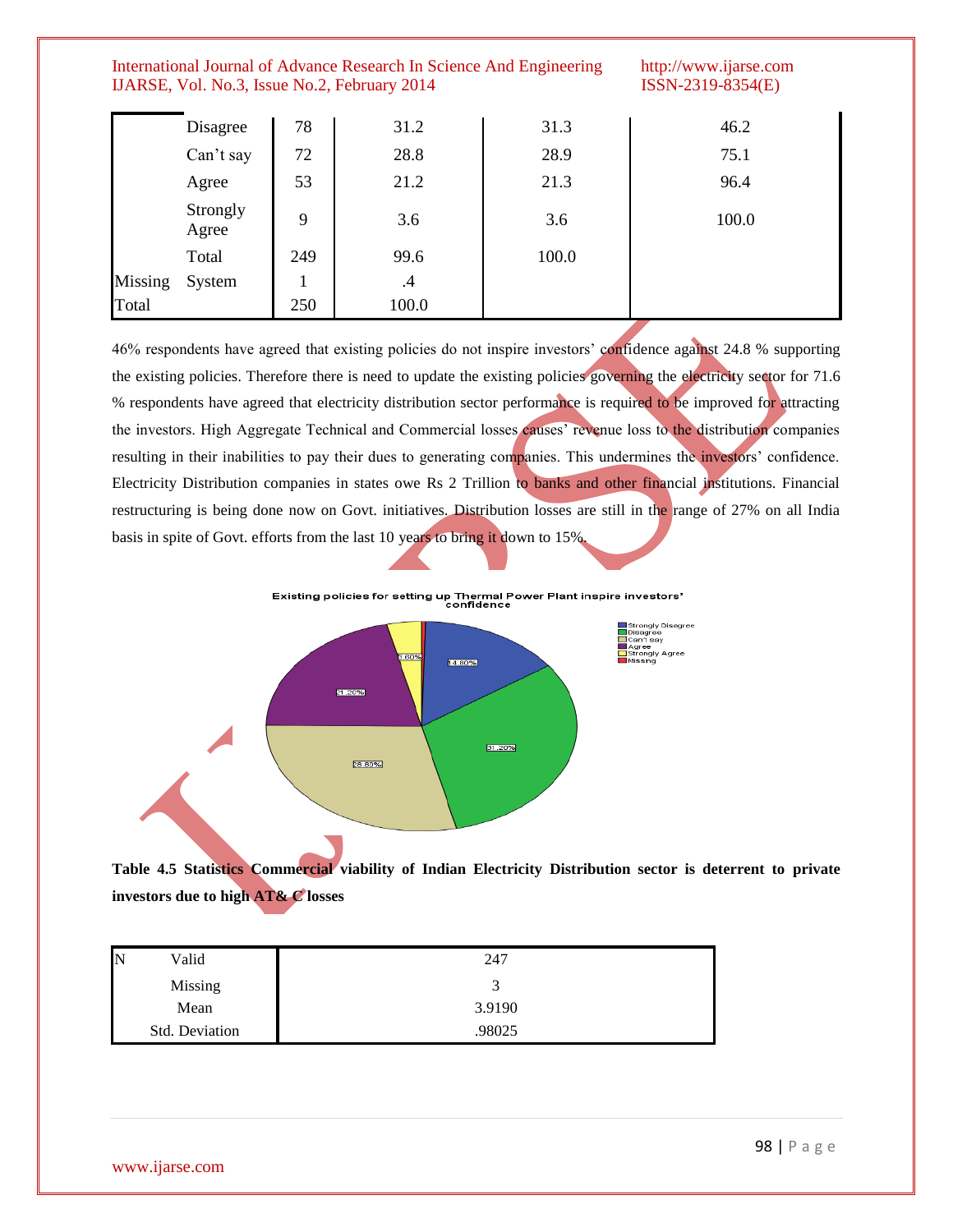**Table 4.6 Commercial viability of Indian Electricity Distribution sector is deterrent to private investors due to high AT& C losses**



## **V CONCLUSIONS AND RECOMMENDATIONS**

There is a need to update and revise existing policies and regulations governing the power sector so as to create enabling environment for attracting private investment in this sector. The policy bottlenecks have resulted in standstill position for many new thermal power projects in terms of land acquisition issues, delay in environment and forest clearances, developing allocated coal blocks to private utilities; Discoms payment securitization; tackling law and order issues in remote areas; poor transportation infrastructure; assuring fuel supply linkages; revising Power Purchase Agreements in the event of unforeseen developments; pricing of coal, oil and gas; implementation of open access in letter and spirit.

Further Power Sector reforms in any country depend upon the political will. In the era of coalition govt. at centre there is always an issue of political consensus among different political parties over the issue of policies regarding FDI, Allocation of coal blocks, Issues regarding concession in taxes and incentives. It is imperative that holistic review of the ongoing reform process is undertaken to make it effective and put the same on fast track by inducing soul into this.